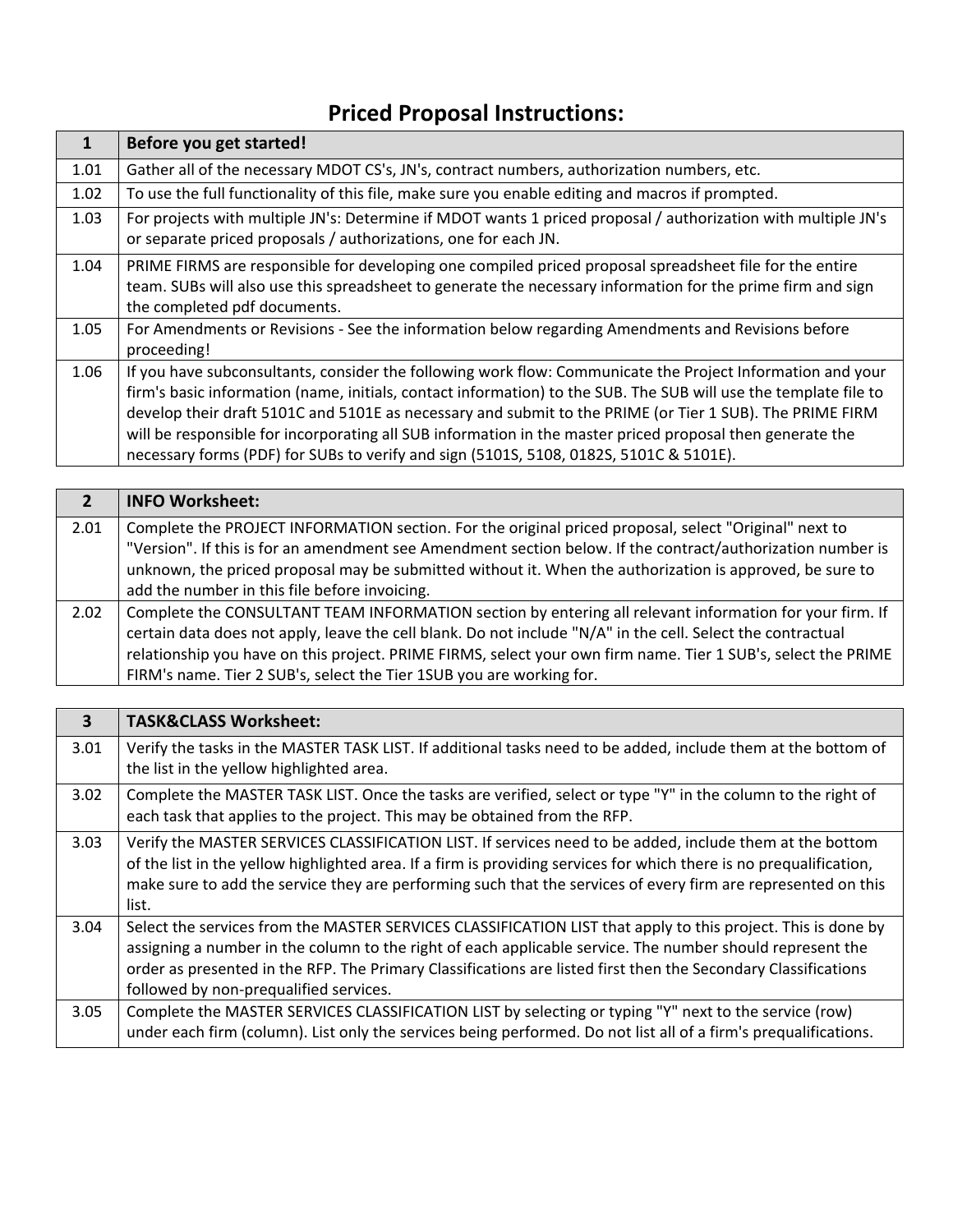| 4    | Automation Options (After completion of INFO and TASK&CLASS Worksheets)                                            |
|------|--------------------------------------------------------------------------------------------------------------------|
| 4.01 | To isolate the only worksheets that need to be completed by your firm, select your firm's name at the bottom       |
|      | of the INFO Worksheet (cell B49) and select the "Hide Unused Worksheets" button at the bottom of the INFO          |
|      | Worksheet.                                                                                                         |
| 4.02 | To unhide all worksheets, select the "Unhide All Worksheets" button at the bottom of the INFO Worksheet.           |
| 4.03 | Note: Do not select the "Hide Unused Rows, Columns & Worksheets" button until all worksheets are                   |
|      | completed. If this button was selected by mistake, select the "Unhide All Rows, Columns & Worksheets"              |
|      | button.                                                                                                            |
| 4.04 | Troubleshooting - If a worksheet is shown when it shouldn't, change the "TRUE" in cell A1 on that worksheet        |
|      | to "FALSE" to hide it. Similarly, if a worksheet is hidden when it shouldn't, change the "FALSE" in cell A-1 on    |
|      | that worksheet to "TRUE" to show it. If you have to do this, it is likely that an error was made in the data entry |
|      | process.                                                                                                           |

| 5    | Initiate 5101B and 5101C Forms / Worksheets:                                                                                                                                                                                                                                                                                                                                                                                                                                                                                                                                                                                                                                              |
|------|-------------------------------------------------------------------------------------------------------------------------------------------------------------------------------------------------------------------------------------------------------------------------------------------------------------------------------------------------------------------------------------------------------------------------------------------------------------------------------------------------------------------------------------------------------------------------------------------------------------------------------------------------------------------------------------------|
| 5.01 | To initiate 5101B and 5101C, input all staff information in the LABOR section including classifications, names<br>or codes (if applicable), and hourly rates. If the method of payment for a firm is LSUM, MILE or UNIT COST skip<br>this portion of the instructions and proceed to "Complete 5101B and 5101C Forms / Worksheets (LSUM, MILE,<br>and UNIT payment methods)".                                                                                                                                                                                                                                                                                                             |
| 5.02 | PRIME FIRMS complete 5101B (B) and SUBs complete 5101C (C1). Both worksheets are completed in the same<br>manner. PRIME FIRMS will collect all C1's from SUBs and copy the information into the appropriate C (1-24)<br>worksheet.                                                                                                                                                                                                                                                                                                                                                                                                                                                        |
| 5.03 | For worksheets B or C, list the staff or classifications that are assigned to the project. For B and C1 this is done<br>by listing the names, classifications and rates in the "STAFFING INFORMATION TABLE" below the form. This<br>area is intended to be used as a rate database for priced proposals for a given time period (year). Since many<br>firms function both as a prime firm and as a subconsultant on different projects, this database is provided for<br>whichever role your firm may have.                                                                                                                                                                               |
| 5.04 | For Overtime: Include one line for the person or classification at their regular rate and add a second line<br>showing their premium rate. Also, add the prefix "(OTP) -" to the classification or person representing the<br>overtime rate. In the E worksheet, assign hours to the classification at the regular rate and the premium rate.<br>The total hours between these two classifications shall represent the total hours budgeted for that person or<br>classification. The rate charged for the regular hours will be at the regular rate and the rate charged for<br>overtime hours would be at the regular rate plus the premium rate (eg 1.5 x reg rate = time and a half). |
| 5.05 | If there are more staff to show than there is space provided, use the COMPOSITE RATE CALCULATION table<br>below the STAFF RATE TABLE to calculate average rates for similarly classified staff assigned to the project.<br>Use these average rates and classifications in the STAFF RATE TABLE. See Exhibit B or C1. The COMPOSITE<br>RATE CALCULATION must be included with the priced proposal.                                                                                                                                                                                                                                                                                         |
| 5.06 | In the LABOR section of the form, to show classification and code, select "Code" from the menu in cell C10. To<br>show classification and names, select "Name" from the menu in cell C10. To show classifications only, select<br>"0" from the menu in cell C10.                                                                                                                                                                                                                                                                                                                                                                                                                          |

| 6    | Complete 5101E Form / Worksheet:                                                                                                                                                                             |
|------|--------------------------------------------------------------------------------------------------------------------------------------------------------------------------------------------------------------|
| 6.01 | If the derivation of consultant costs are based on hours, 5101E must be completed per task, person and JN.                                                                                                   |
| 6.02 | All E worksheets reference the TASK&CLASS Worksheet. If there is an error, make the correction there.                                                                                                        |
| 6.03 | Review the information included in E (project information, firm name, classifications, tasks, and JN's)                                                                                                      |
| 6.04 | Enter the hours for each classification per MDOT JN to the right of column T. The area left of Column T<br>summarizes the hours for all JN's.                                                                |
| 6.05 | Once completed, select the "collapse" button at the top of column T to isolate only the rows and columns<br>with information. To see all rows and columns select the "Expand" button at the top of column U. |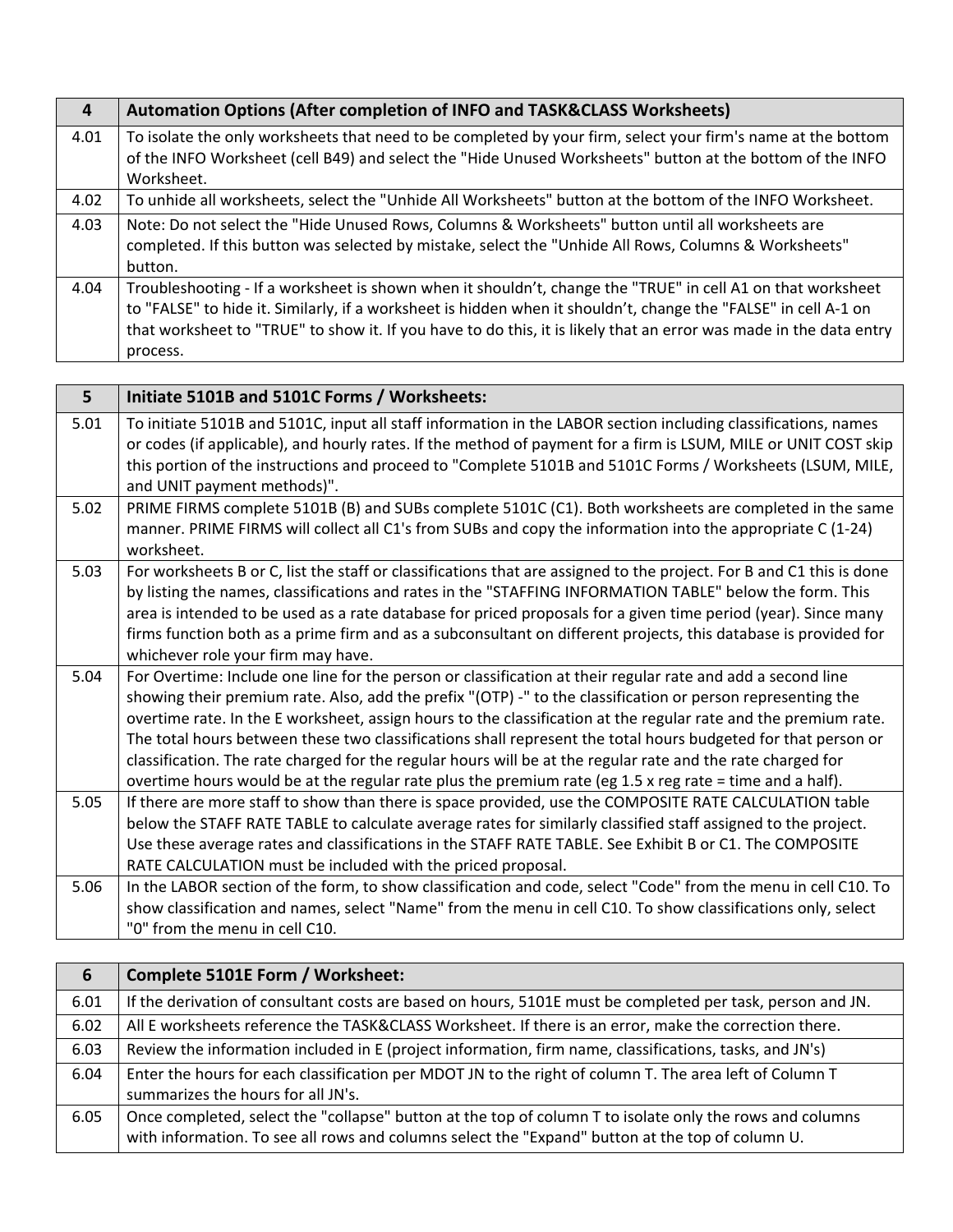|      | Complete 5101D Form / Worksheet (PRIME FIRM only):                                                                                                                                                           |
|------|--------------------------------------------------------------------------------------------------------------------------------------------------------------------------------------------------------------|
| 7.01 | Exhibit D should be automatically completed if all Exhibit E's were done correctly.                                                                                                                          |
| 7.02 | Once completed, select the "collapse" button at the top of column V to isolate only the rows and columns<br>with information. To see all rows and columns select the "Expand" button at the top of column W. |
| 7.03 | Verify that the information is correct by comparing to each E worksheet.                                                                                                                                     |
| 7.04 | Before printing, make sure the print area and number of pages is correct. Adjust the page breaks to maximize<br>clarity and that information is grouped appropriately.                                       |

| 8    | Complete 5101B and 5101C Forms / Worksheets (ACFF, LSUM(A), MILE(A), LDHRLY, & AC payment<br>methods)                                                                                                                                                                                                                                                                                                                                                                                                     |
|------|-----------------------------------------------------------------------------------------------------------------------------------------------------------------------------------------------------------------------------------------------------------------------------------------------------------------------------------------------------------------------------------------------------------------------------------------------------------------------------------------------------------|
| 8.01 | Verify that the hours for each classification are correct and match exhibit E. Also, verify that the cost totals for<br>each category match in E and B or C.                                                                                                                                                                                                                                                                                                                                              |
| 8.02 | Escalation: If the schedule of this project exceeds 12 months, the anniversary or milestone dates will be<br>completed automatically based on the anticipated start and service completion dates on the INFO worksheet.<br>Enter the anticipated % of effort between milestones of the project. The maximum escalation rate allowed<br>per year is 2%.                                                                                                                                                    |
| 8.03 | Overhead and FCCM Rates: These rates are reported from the INFO worksheet. If there is an error, make sure<br>the rates are properly reported on the INFO worksheet. If your firm does not apply overhead to the premium<br>portion of overtime labor, select "do not apply" in cell C48. Otherwise, leave this cell blank or select "apply".<br>Also note the premium overtime rate as it relates to the regular rate. For example "time and a half" would be<br>a factor of 1.5 times the regular rate. |
| 8.04 | For Other Direct Costs (ODCs), add the ITEMS in cells B62-B92, add the UNIT PRICE in cells E62-E92, and add<br>the UNIT in cell F62-F92. In columns L,N,P,R,T,V,X,Z,AB, & AD add the QTY for each ITEM for each JN. The total<br>QTY will show in column J. The total price will be shown on the form for all JNs in column H.                                                                                                                                                                            |
| 8.05 | Once completed, select the "collapse" button at the top of column O to isolate only the rows and columns<br>with information. To see all rows and columns select the "Expand" button at the top of column Q.                                                                                                                                                                                                                                                                                              |

| 9    | Complete 5101B and 5101C Forms / Worksheets (LSUM, MILE, & UNIT payment methods)                                                                                                                                                                                                                                                 |
|------|----------------------------------------------------------------------------------------------------------------------------------------------------------------------------------------------------------------------------------------------------------------------------------------------------------------------------------|
| 9.01 | For Other Direct Costs (ODCs), add the ITEMS in cells B62-B92, add the UNIT PRICE in cells E62-E92, and add<br>the UNIT in cell F62-F92. In columns L,N,P,R,T,V,X,Z,AB, & AD add the QTY for each ITEM for each JN. The total<br>QTY will show in column J. The total price will be shown on the form for all JNs in column H.   |
| 9.02 | For LSUM, MILE and UNIT Costs, add the ITEMS in cells B99-B148, add the BID PRICE in cells E99-E148, and<br>add the UNIT in cell F99-F148. In columns L,N,P,R,T,V,X,Z,AB, & AD add the QTY for each ITEM for each JN. The<br>total QTY will show in column J. The total price will be shown on the form for all JNs in column H. |
| 9.03 | Once completed, select the "collapse" button at the top of column O to isolate only the rows and columns<br>with information. To see all rows and columns select the "Expand" button at the top of column Q.                                                                                                                     |

| <b>10</b> | Complete 5101 & 5101S Forms / Worksheets:                                                                                                                                                                                                                                                                   |
|-----------|-------------------------------------------------------------------------------------------------------------------------------------------------------------------------------------------------------------------------------------------------------------------------------------------------------------|
| 10.01     | If the Automation Options have been used above, these worksheets should be completed. Verify that the<br>information is correct. If the information is not correct, make sure your firm's name is selected in cell B49 on<br>the INFO Worksheet or correct the errors on the INFO or TASK&CLASS Worksheets. |
| 10.02     | 5101 Form - Completed only by PRIME FIRMs.                                                                                                                                                                                                                                                                  |
| 10.03     | 5101S Form - Completed by all Tier 1 and Tier 2 SUBs.                                                                                                                                                                                                                                                       |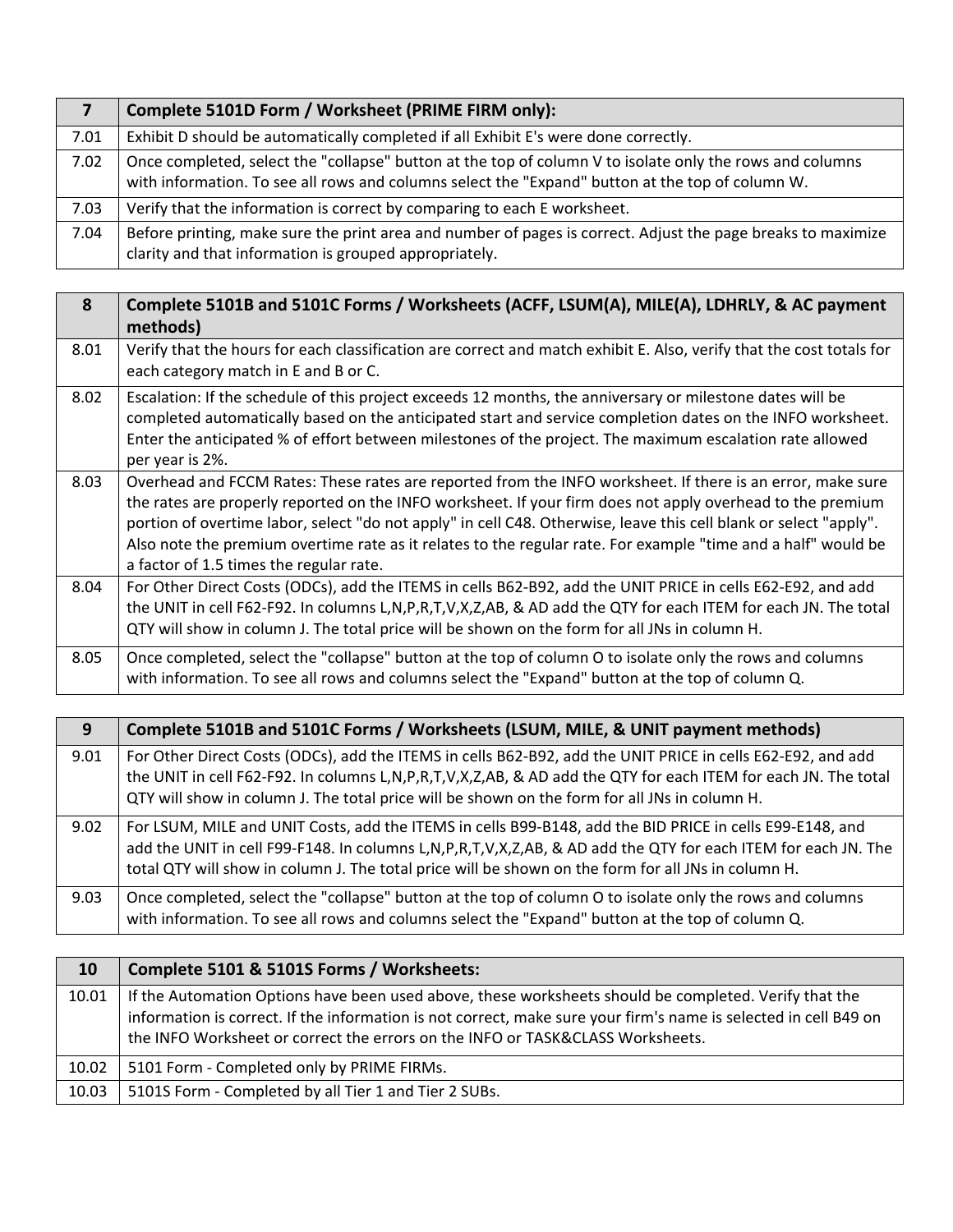| 11    | Complete 5108 Form / Worksheet:                                                                                  |
|-------|------------------------------------------------------------------------------------------------------------------|
| 11.01 | Completed by all firms using an overhead rate in the derivation of cost. Firms that are not using an overhead    |
|       | rate (LSUM, AC, UNIT, MILE, LDHRLY) do not use this form.                                                        |
| 11.02 | If the Automation Options have been used above, these worksheets should be completed. Verify that the            |
|       | information is correct. If the information is not correct, make sure your firm's name is selected in cell B49 on |
|       | the INFO Worksheet or correct the errors on the INFO Worksheet.                                                  |

| 12    | Submitting Draft SUB information to the PRIME FIRM for Data Compilation                                        |
|-------|----------------------------------------------------------------------------------------------------------------|
| 12.01 | SUBs - Follow the instructions below for printing your firm's information to a PDF File (5101S, 5108, 0182(2), |
|       | 5101C, & 5101E).                                                                                               |
| 12.02 | SUBs - Email the PDF file and excel spreadsheet (if requested) to the PRIME FIRM for processing.               |
| 12.03 | PRIME FIRMs - Verify the information in the SUBs documentation and transfer to the master priced proposal      |
|       | file. This includes the INFO, 5101C and 5101E (if applicable) worksheets.                                      |

| 13    | 5101A-1 Form / Worksheet (PRIME FIRM Only):                                                                    |
|-------|----------------------------------------------------------------------------------------------------------------|
| 13.01 | PRIME FIRMs - Verify that all information is shown correctly. All firms providing services must be represented |
|       | in this worksheet.                                                                                             |
| 13.02 | To aide the review process, select the "Collapse" button at the bottom of the A-1 worksheet to hide unused     |
|       | rows and columns.                                                                                              |

| 14    | Form 0182(1) and 0182(2) Forms / Worksheets:                                                                |
|-------|-------------------------------------------------------------------------------------------------------------|
| 14.01 | PRIME FIRMs - Verify the 0182(1) and 0182(2) forms for accuracy and completeness. All information should be |
|       | completed automatically.                                                                                    |
| 14.02 | DBE SUBs - Complete the 0182(2) form. Make sure you firm's name is selected in the INFO worksheet cell B49. |
|       | This form should be automatically completed.                                                                |
| 14.03 | DBE PRIME FIRMS - Complete both the 0182(1) and 0182(2) forms. The 0182(2) form requires 2 signatures       |
|       | from the same firm. This could also be from the same person as long as that person has the necessary        |
|       | authority to sign on behalf of the DBE firm.                                                                |
| 14.04 | Once completed, select the "collapse" button to isolate only the rows and columns with information. To see  |
|       | all rows and columns select the "Expand" button in the macro box.                                           |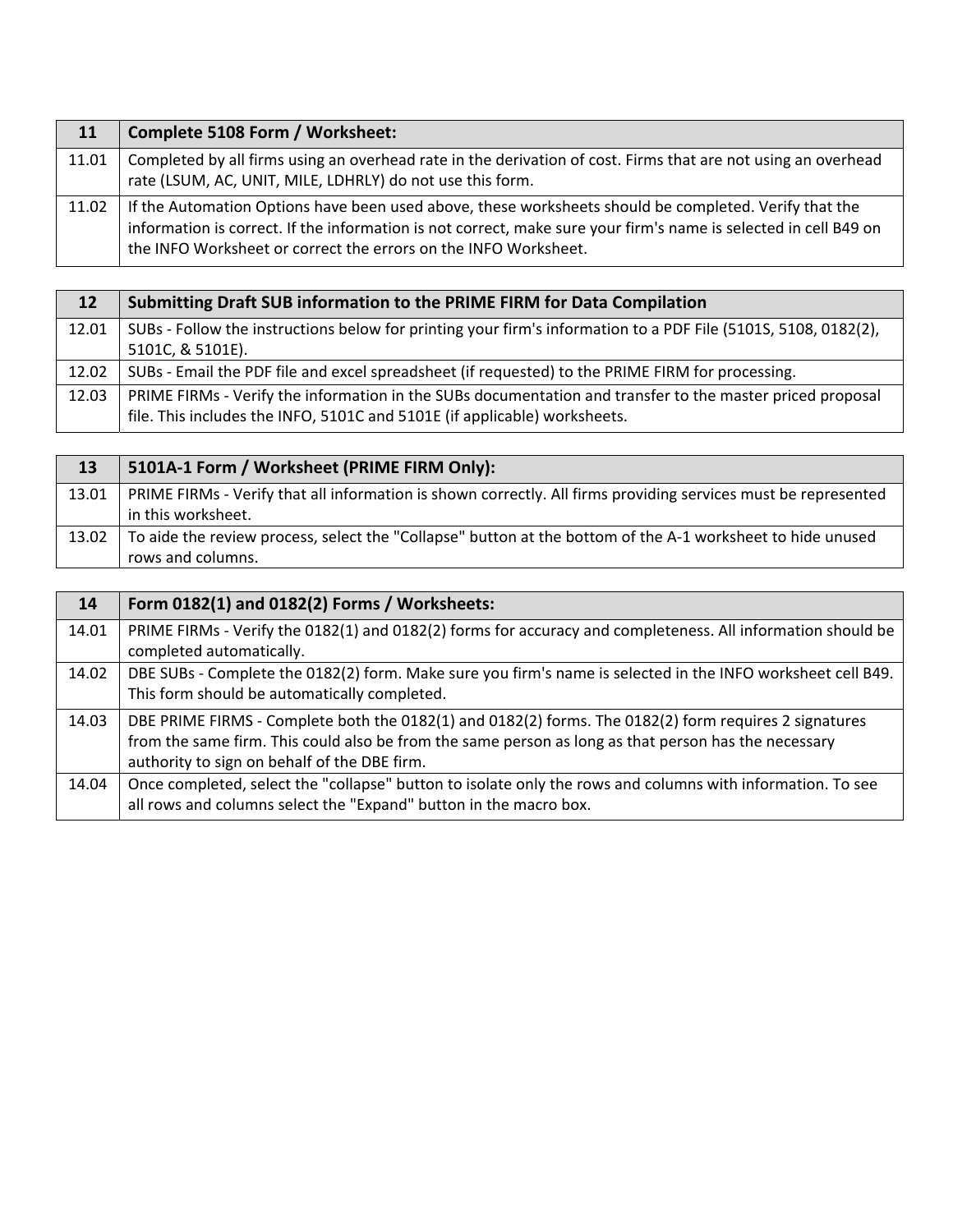| 15    | Amendments or Revisions 5101A-2 Form / Worksheet (Amendments or Revisions Only)                                                                                                                                                             |
|-------|---------------------------------------------------------------------------------------------------------------------------------------------------------------------------------------------------------------------------------------------|
| 15.01 | INFO - PROJECT INFORMATION section: select the appropriate modification number. Make sure the rest of<br>the project information is the same as the original with updated dates. Add new derived JN's to the bottom of<br>the list.         |
| 15.02 | INFO - CONSULTANT TEAM INFORMATION section: Enter the same firms in the same order under the<br>CONSULTANT TEAM INFORMATION section with updated OH and FCCM information (rates and dates). Add<br>any new firms to the bottom of the list. |
| 15.03 | A-2 Worksheet: Enter the hours and cost information for the original and all previous modifications under the<br>appropriate column. Select the proper type of modification.                                                                |
| 15.04 | Complete the steps above to develop a priced proposal for the amendment.                                                                                                                                                                    |

| 16    | <b>Printing and Creating a PDF:</b>                                                                                                                                                                                                                                                                                              |
|-------|----------------------------------------------------------------------------------------------------------------------------------------------------------------------------------------------------------------------------------------------------------------------------------------------------------------------------------|
| 16.01 | Option 1: Once the information in all worksheets has been verified, select the "Hide Unused Rows, Columns &<br>Worksheets then Save to PDF File" button at the bottom of the INFO Worksheet. When the prompt appears,<br>make sure that the file name and file path are correct. Verify that all information is shown correctly. |
| 16.02 | Option 2: Once the information in all worksheets has been verified, select the "Hide Unused Rows, Columns &<br>Worksheets" button at the bottom of the INFO Worksheet. Verify that all information is shown correctly.                                                                                                           |
| 16.03 | Option 2: To Print, select all worksheets to be printed and press (ctrl+P) or "Print" from the File Menu.                                                                                                                                                                                                                        |
| 16.04 | Option 2: Review the preview of each page carefully before printing. Worksheets may be printed to paper for<br>review (select a printer in your office).                                                                                                                                                                         |
| 16.05 | Option 2: To create a PDF file, you may either select "Adobe PDF" as a printer in the print menu or select<br>"Save as Adobe PDF" under the File Menu.                                                                                                                                                                           |

| 17    | <b>Signatures</b>                                                                                                                                                                                                                                                                                                                                                                                                                                                                                                                                       |
|-------|---------------------------------------------------------------------------------------------------------------------------------------------------------------------------------------------------------------------------------------------------------------------------------------------------------------------------------------------------------------------------------------------------------------------------------------------------------------------------------------------------------------------------------------------------------|
| 17.01 | The original priced proposal will only include digitally encrypted signatures from the PRIME FIRM.                                                                                                                                                                                                                                                                                                                                                                                                                                                      |
| 17.02 | SUBs - It is suggested that PDF files contain signatures that are raster images (without encryption). The<br>preferred method is to sign the file digitally in Adobe, then print the PDF file to another PDF file to remove the<br>encryption of the signature. This produces a smaller file size than printing and scanning. It also allows the PDF<br>file to be merged with the other PDF files from the team as digitally encrypted signatures are deleted when<br>merged with others. Printing, signing and scanning may be done as a last resort. |